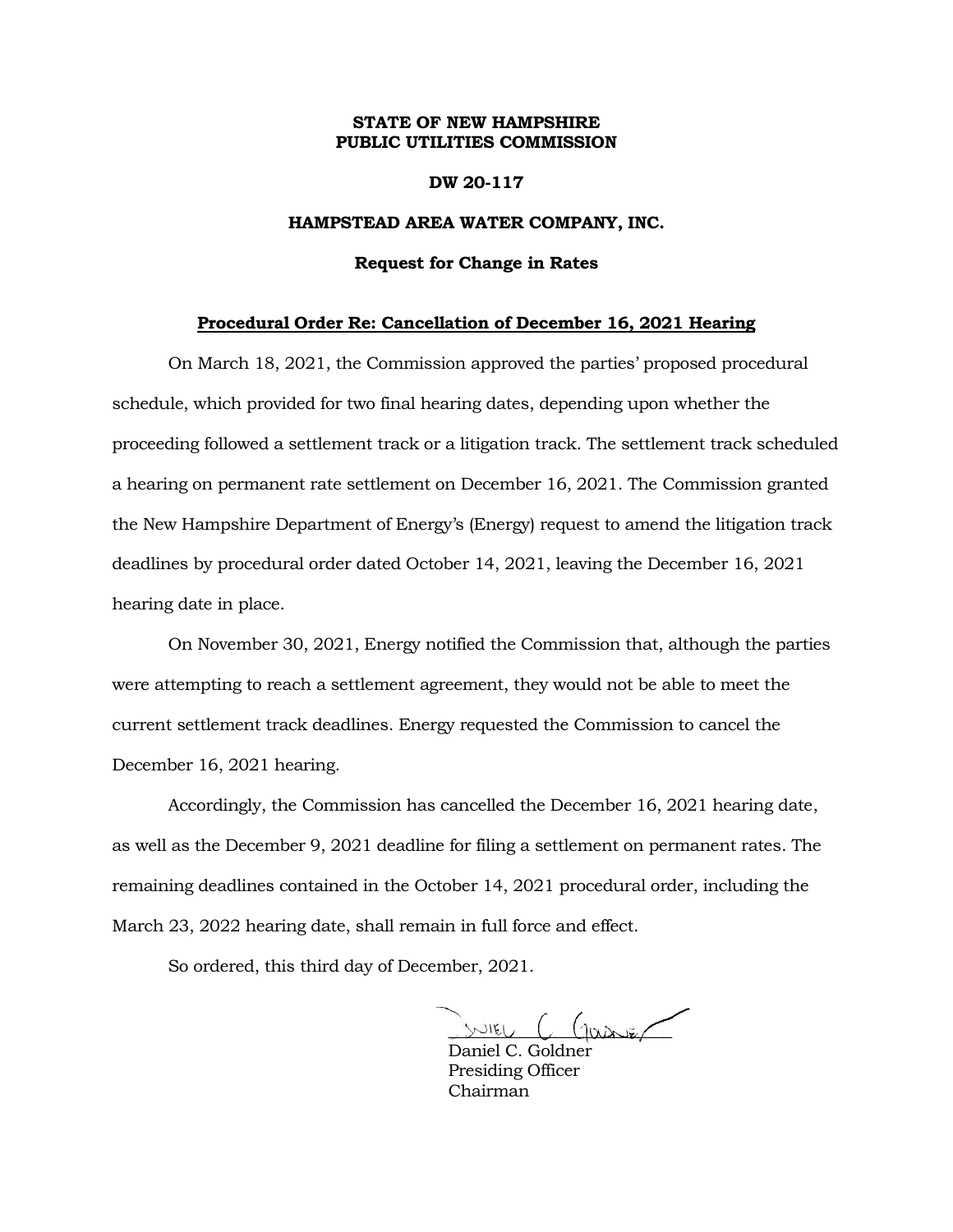# Service List - Docket Related

Docket# : 20-117

Printed: 12/3/2021

Email Addresses

ClerksOffice@puc.nh.gov aaugeri@lewisbuilders.com wbaldwin@atkinson-nh.gov douglas.brogan@gmail.com adminasst@townofdanville.org sambosox@gmail.com cressmandg@atkinson-nh.gov robyn.j.descoteau@energy.nh.gov julianne.m.desmet@oca.nh.gov kfarahsb@gmail.com josie.gage@oca.nh.gov david.n.goyette@energy.nh.gov lojogut@gmail.com ahansen@atkinson-nh.gov tklaes@blueridgecs.com donald.m.kreis@oca.nh.gov jayson.p.laflamme@energy.nh.gov charlie@hampsteadwater.com anthony.j.leone@energy.nh.gov nm1w@nm1w.com karen.j.moran@energy.nh.gov chris@atkinsoncc.com harold@lewisbuilders.com smorse@hampsteadnh.us dmullinax@blueridgecs.com smurphy@hampsteadnh.us amanda.o.noonan@energy.nh.gov shawn\_oneil@mail.rit.edu ocalitigation@oca.nh.gov dpatch@orr-reno.com k.Alan.richards@gmail.com mary.e.schwarzer@energy.nh.gov howard@energytactics.com gspero@atkinson-nh.gov sspyveewater@gmail.com stephenpstcyr@yahoo.com karen.sue.steele@gmail.com john@lewisbuilders.com